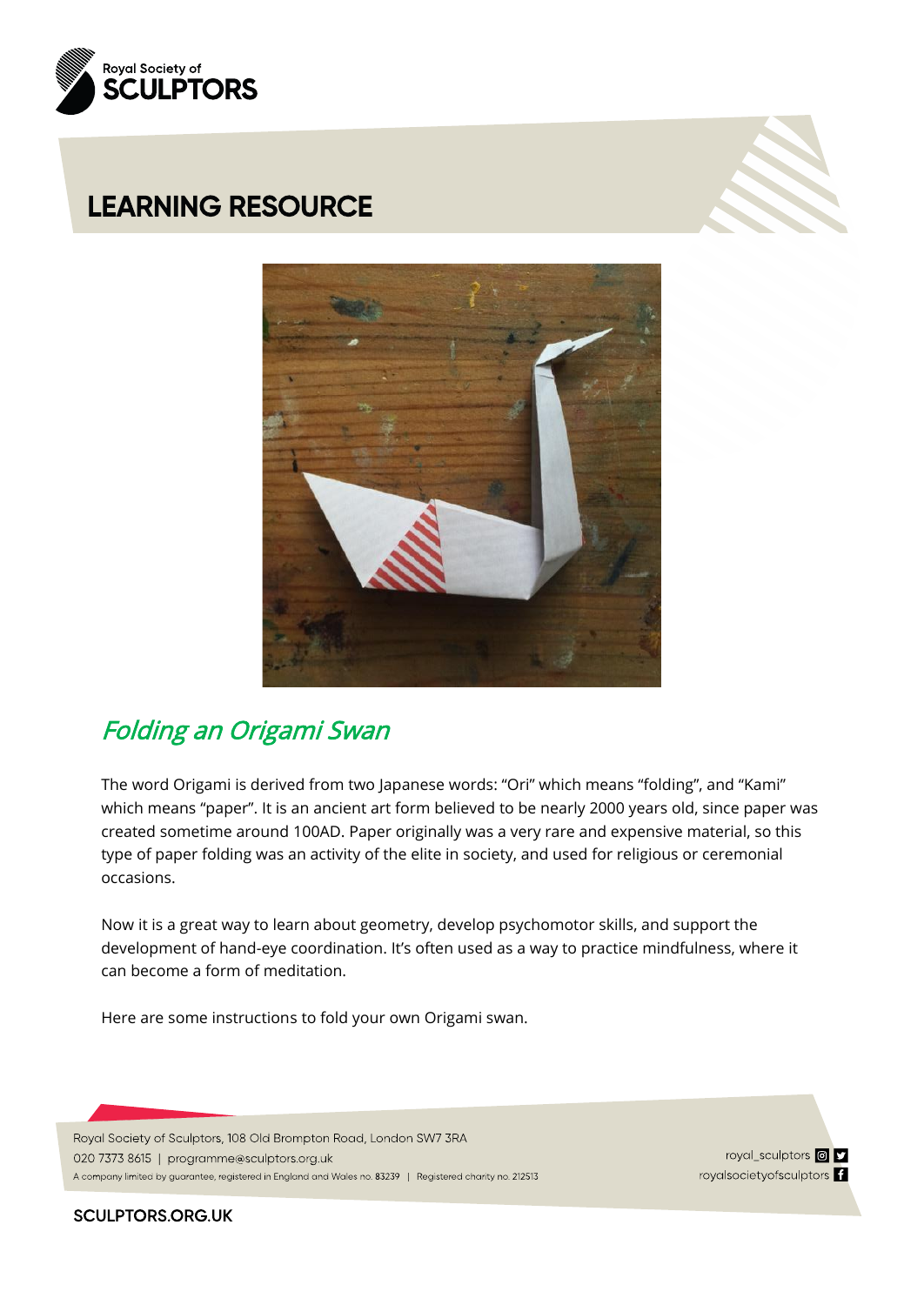

### What will I need for this project?

• A square piece of paper (preferably origami paper, as this is thinner and easier to make crisp folds)

(That's it! A joy of origami is that you can create intricate new forms purely from the paper and your hands, without needing any other tools to cut, stick, or mark it).

### Step one:

 Find a table or a flat surface to work on



 Step four: Fold up the bottom edge into the centre fold



Step two: Fold your paper in half diagonally



Step five: Fold the other edge on the left to meet it in the centre



Step three: Open out your fold



Step six: Turn your paper over



Royal Society of Sculptors, 108 Old Brompton Road, London SW7 3RA 020 7373 8615 | programme@sculptors.org.uk A company limited by guarantee, registered in England and Wales no. 83239 | Registered charity no. 212513

royal\_sculptors **@D** royalsocietyofsculptors <sup>1</sup>

#### **SCULPTORS,ORG.UK**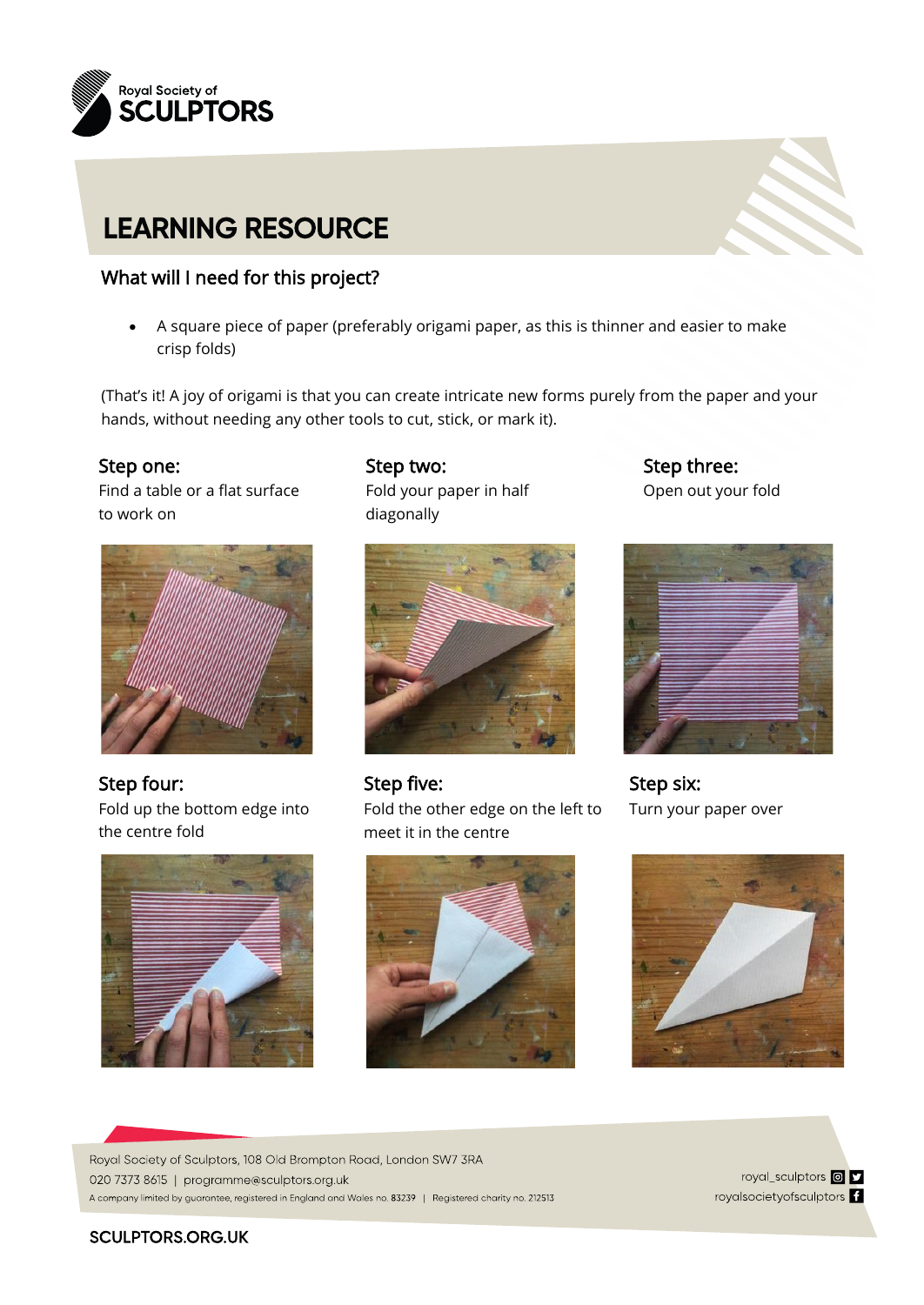

## Step seven:

 Fold the outer edges into the centre again on this side



Step ten: Turn your paper shape over



### Step eight:

The edges should meet together along the centre fold



Step eleven: Fold this in half down the centre





Step twelve: Your paper should looks something like this…



Royal Society of Sculptors, 108 Old Brompton Road, London SW7 3RA 020 7373 8615 | programme@sculptors.org.uk A company limited by guarantee, registered in England and Wales no. 83239 | Registered charity no. 212513

royal\_sculptors **@D** royalsocietyofsculptors <sup>1</sup>

#### **SCULPTORS.ORG.UK**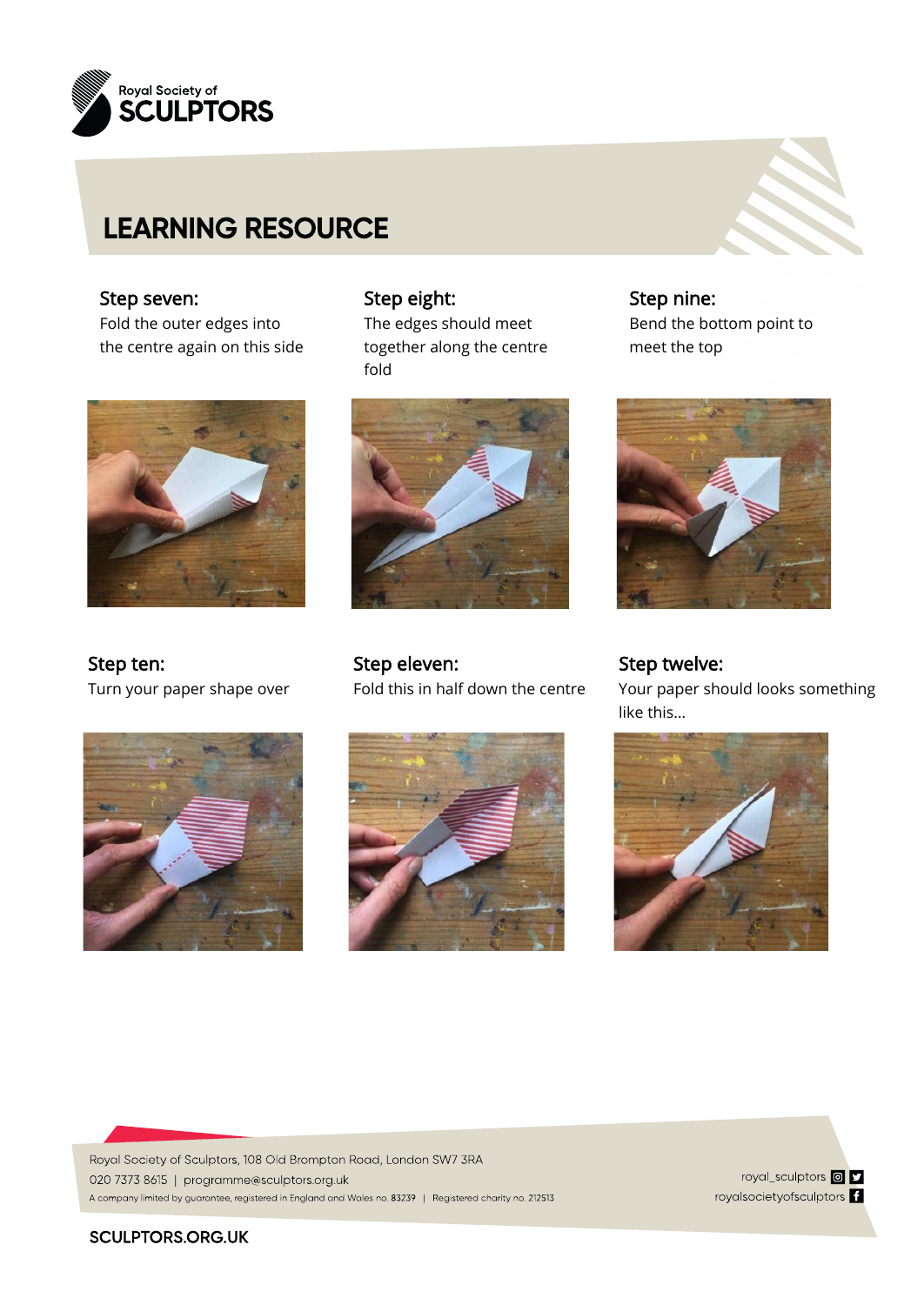

### Step thirteen:

Pull up the top triangle shape



Step sixteen: Open out the fold

### Step fourteen:

Press the fold at the bottom, so it's about a 45 degree angle



Step seventeen: Bend the fold you just made forwards – along the lines as marked below

Step fifteen: Turn down the top of this shape, as below



Step eighteen: Make another fold down for the head just above the neck folds you just made







Royal Society of Sculptors, 108 Old Brompton Road, London SW7 3RA 020 7373 8615 | programme@sculptors.org.uk A company limited by guarantee, registered in England and Wales no. 83239 | Registered charity no. 212513

royal\_sculptors **@D** royalsocietyofsculptors <sup>1</sup>

#### **SCULPTORS.ORG.UK**